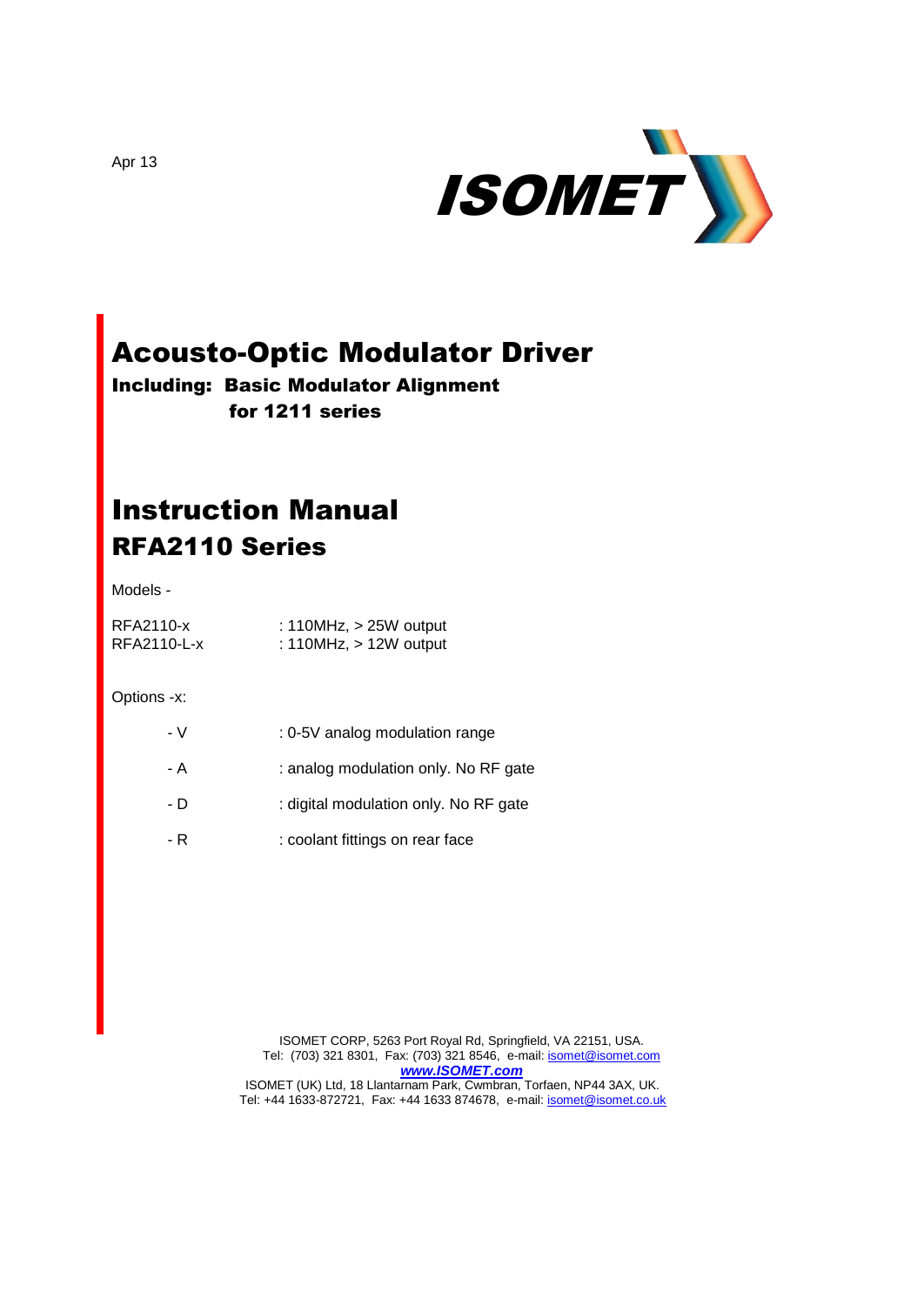

## 1. GENERAL

The RFA2110 combined Analog Driver and Power Amplifier is a fixed frequency RF power source specifically designed to operate with Isomet acousto-optic devices such as the 1211 or M1062 series. The driver accepts **two** independent digital and analogue modulating signals and provides a doublesideband amplitude modulated RF output to the acousto-optic modulator. A summary of the driver specification is shown in the following table:

| Model           | Use With                                | Center Frequency | <b>Output Power</b> |
|-----------------|-----------------------------------------|------------------|---------------------|
| RFA2110         | 1211-3-985                              | 110MHz           | 12.0 Watts at 532nm |
|                 | 1211-5-UV                               | 110MHz           | 9.0 Watts at 355nm  |
| <b>RFA2110L</b> | M <sub>1062</sub> -FS <sub>110</sub> -3 | 110MHz           | 10.0 Watts at 355nm |

Figure 2 is a functional block diagram of the driver. The center frequency of the driver is determined by the free-running quartz-crystal oscillator at 110MHz. This frequency is accurate to within  $\pm$ 0.003% and its stability is better than  $\pm$  0.003%; the oscillator is not temperature stabilized.

A high-frequency, diode ring modulator is used to amplitude-modulate the RF carrier. The single turn potentiometer provides gain control for adjusting the maximum r-f power at the Driver output.

A solid state switch provides the Digital Modulation or RF Gating function. A TTL high level will gate the RF ON. The MMIC r-f pre-amplifier stage isolates the low level modulation and control circuitry from the power amplifier stage.

The rise and fall times for the amplifier from either modulation input is identical (approx 200nsec).

**The video analog input level must not exceed 15 volts The digital input level must not exceed 7 volts** 

The RF modulation functions are shown in Figure 3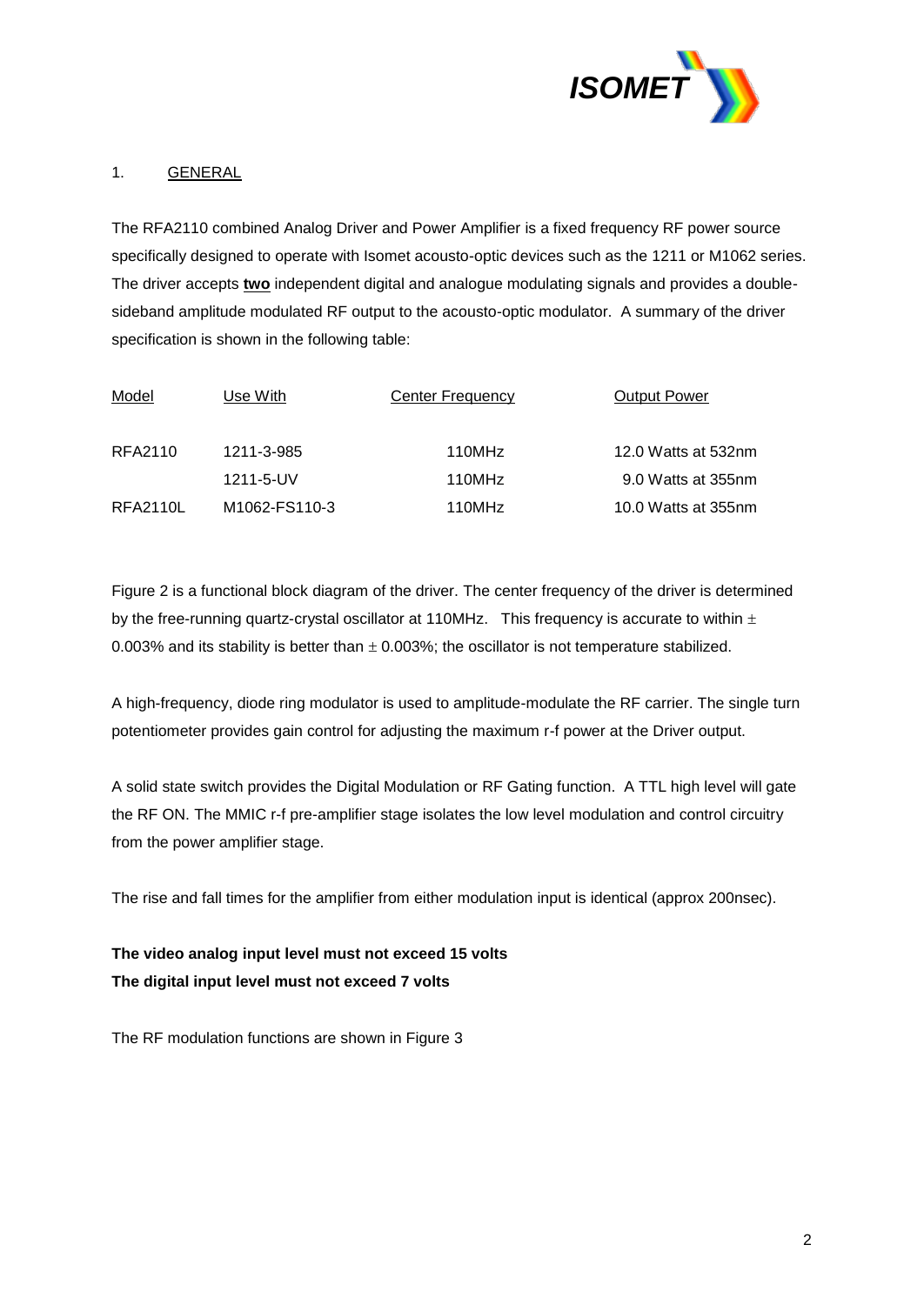

This amplifier is designed to operate at full rated power into a  $50\Omega$  load with 100% duty cycle.

#### **Water cooling is mandatory. The heatsink temperature must not exceed 70C.**

## **SERIOUS DAMAGE TO THE AMPLIFIER MAY RESULT IF THE TEMPERATURE EXCEEDS 70C. SERIOUS DAMAGE TO THE AMPLIFIER MAY ALSO RESULT IF THE RF OUTPUT CONNECTOR IS OPERATED OPEN-CIRCUITED OR SHORT-CIRCUITED.**

A low impedance d-c power supply is required. The operating voltage is +24V or +28Vdc at a current drain of approximately 4 A. The external power source should be regulated to  $\pm$  2% and the power supply ripple voltage should be less than 200mV for best results. Higher RF output power is achieved at 28Vdc.

The output power level is set by the power adjust potentiometer (PWR ADJ) **NOTE : Maximum power = fully clockwise**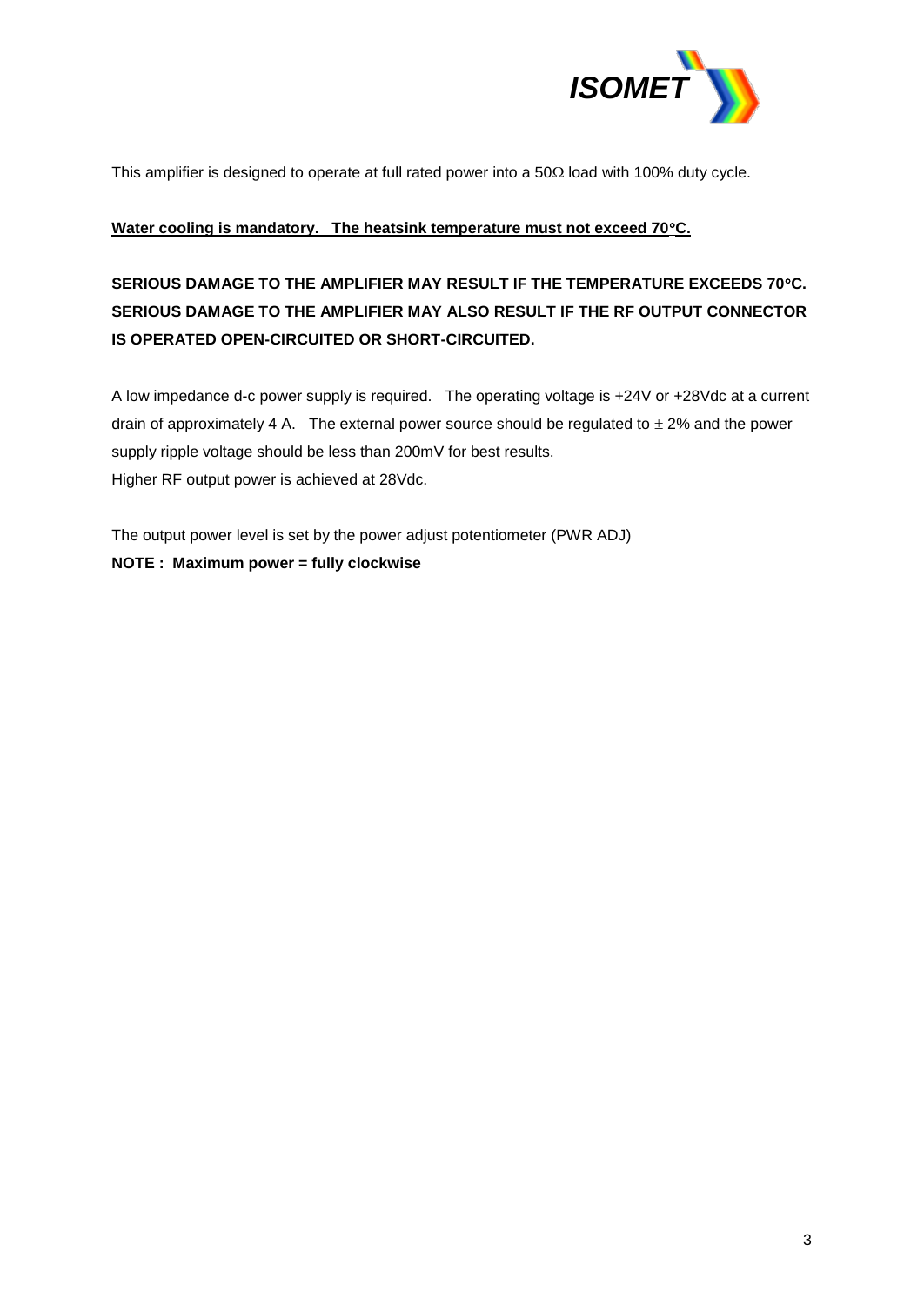

## 2, CONTROL

Two inputs directly control the RF output; *Gate* and *Modulation*.

The Gate response time (tgm, Fig1) is approximately 200nsec

The RF Modulation response time is < 50nsec

The relationship between the driver control inputs, the RF waveform and AO response is shown below for analog modulation type.



Figure 1: Typical Modulation Waveforms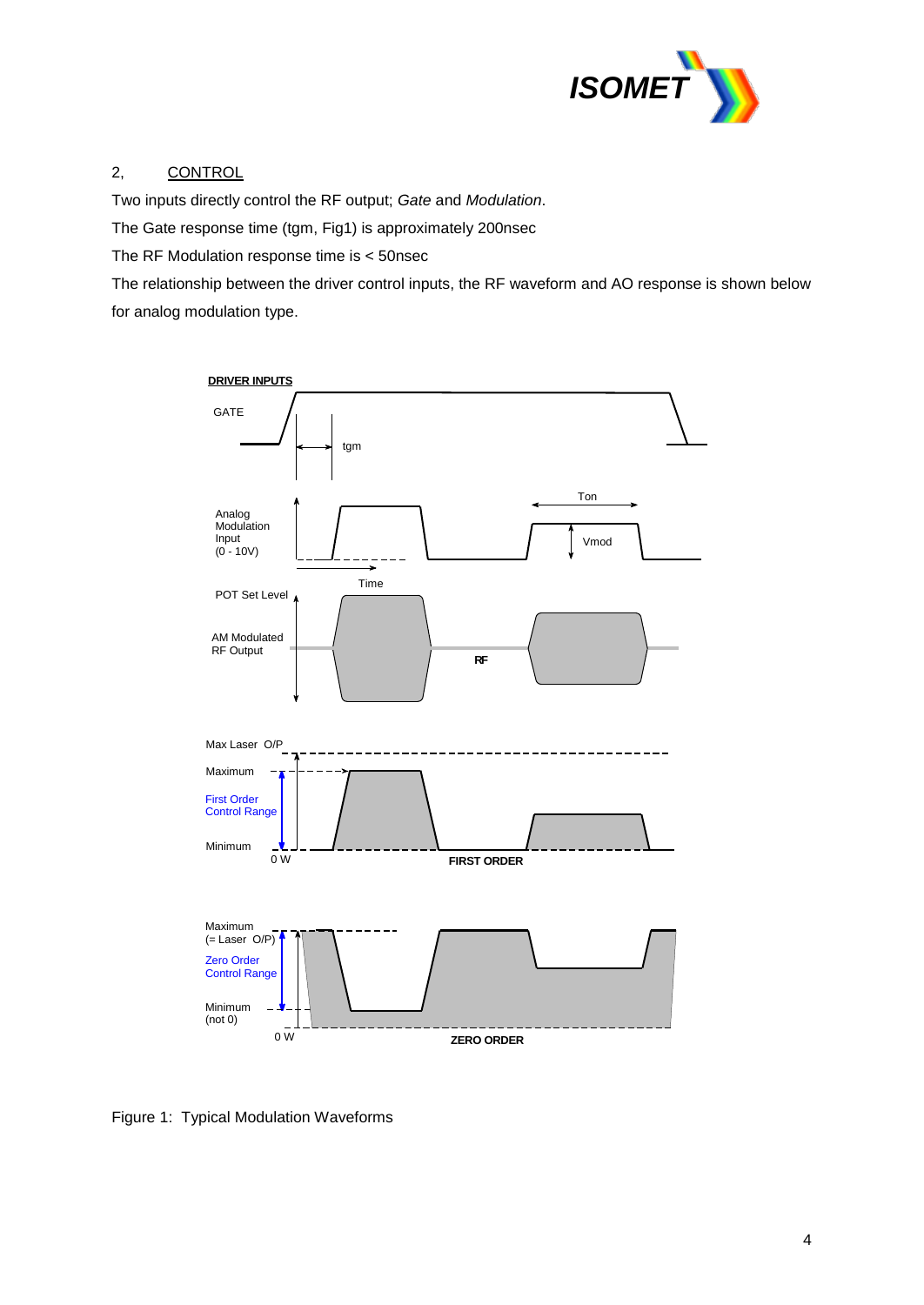

### **Gate (active high enables the RF amplifier)**

TTL compatible input Default condition is RF Off. A high level (1.7V < V < 5V) will gate the RF **ON**. A low level (0V < V < 0.8V), or not connected will gate the RF **OFF.**

## **Analog Modulation (0 - 10V)**

Provides high speed proportional amplitude control of the RF output. Lower limit: an input voltage of less than 0.4V will drive the RF Off. Upper limit: an input of 10V will result in the maximum RF output, (For RFA2110D type, modulation control is On:Off and requires a 5V CMOS / TTL compatible input).

The amplitude level is defined by the selected RF power adjustment POT.

## **RF Power Adjustment (POT set level)**

The maximum RF power limit is set using a manual adjust multi-turn potentiometer 'PWR ADJ'.

Maximum RF power = fully clockwise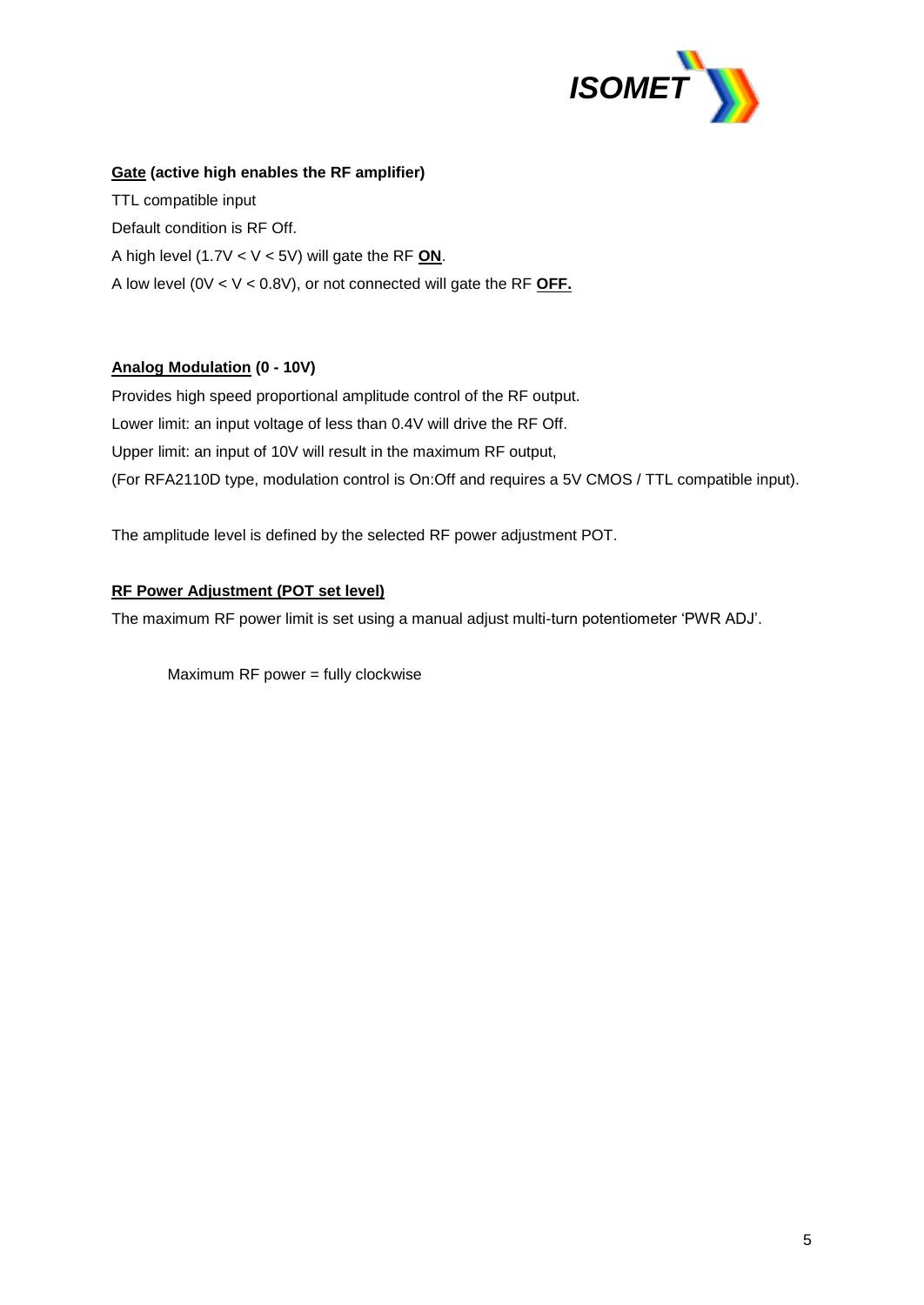

## 3 LED INDICATORS

The front panel LEDs serve to indicate a number of possible operating states.

The LEDs [C] and [D] illuminate when the DC power is applied and the Interlocks are valid.



- [A] Shows GREEN when the RF output is live PROVIDED:
	- a) the modulation duty cycle is more than 20% (approx).
	- b) the RF CW power is > 20% (approx) of the driver maximum power
- [B] Not applicable for future options
- [C] shows RED when the DC power is applied
- [D] shows GREEN when the (thermal) Interlocks are enabled

**Caution**, the RF output may be live even if these LED's are not illuminated.

## LEDs Off

The LEDs [C] and [D] will not illuminate if :

- a) the internal driver thermal interlock switch is open (Over temperature fault)
- b) the AOM thermal interlocks switch is open (Over temperature fault)
- c) the AOM thermal interlock is not connected to the driver interlock input
- d) the DC supply is off.

The thermal interlocks will reset once the AO device and / or RF driver are cooled below the switching temperature.

- The driver thermal switch over temperature is 50deg C
- The AOM thermal switch over temperature is 35deg C

The hysterisis of the thermal switches is 7-10deg C.

Once in a fault state the coolant temperature may need to be reduced to reset the thermal switches.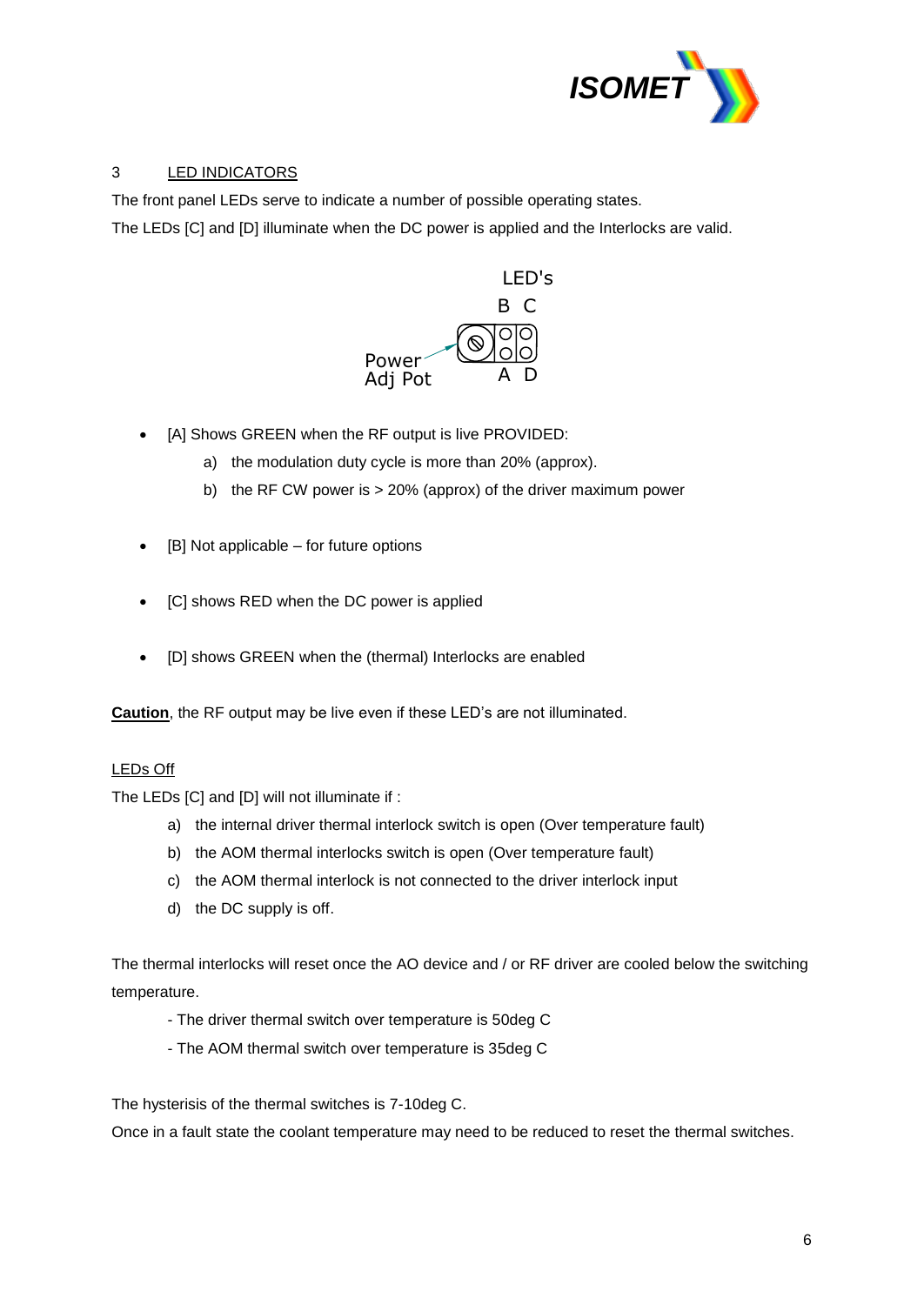

#### 4. INSTALLATION AND ADJUSTMENT

4.1 Connect cooling water to the RFA2110 Connect cooling water to the AO device.

#### **Due to the high RF power dissipated in the AO modulator, it is paramount that the device is operated only when water cooling is circulating.**

For optimum AO performance ensure the flow rate is not less than 0.5 litres/minute at  $<$  25 degC

- 4.2 With no d-c power applied, connect the + 24V (or +28V) DC in to the center terminal of the feed-thru terminal. DO NOT APPLY POWER.
- 4.3 Connect the RF output BNC jack to the acousto-optic modulator (or a  $50\Omega$  RF load, if it is desired to measure the modulator RF output power).
- 4.4 Connect the Interlock of the acousto-optic modulator (SMA, SMC or mini 3pin connector) to the enable inputs on the 9-pin D-type connector of the RFA. Connect pin 4 of 'D' to the centre pin of the SMA/SMC and pin 5 of 'D' to the outer ground of the SMA.

The interlock connection becomes open circuit, disabling the RF output if the temperature of the modulator exceeds 35ºC or the internal driver temperature exceeds 70ºC. LED indicator illuminates when the Interlocks are closed and the RF is enabled (see Section 3). In addition, a CMOS 'interlock valid' signal output is provided on pin 1 of the D-type connector for remote monitoring purposes.

4.5 Adjustment of the RF output power is best done with amplifier connected to the acousto-optic modulator. The Amplifier maximum output power is factory preset to approx 9W.

**The optimum RF power level required for the modulator to produce maximum first order intensity will be different at various laser wavelengths. Applying RF power in excess of this optimum level will cause a decrease in first order intensity (a false indication of insufficient RF power ) and makes accurate Bragg alignment difficult. It is therefore recommended that initial alignment be performed at a low RF power level.**

4.6 Locate the PWR ADJ access on the driver end plate.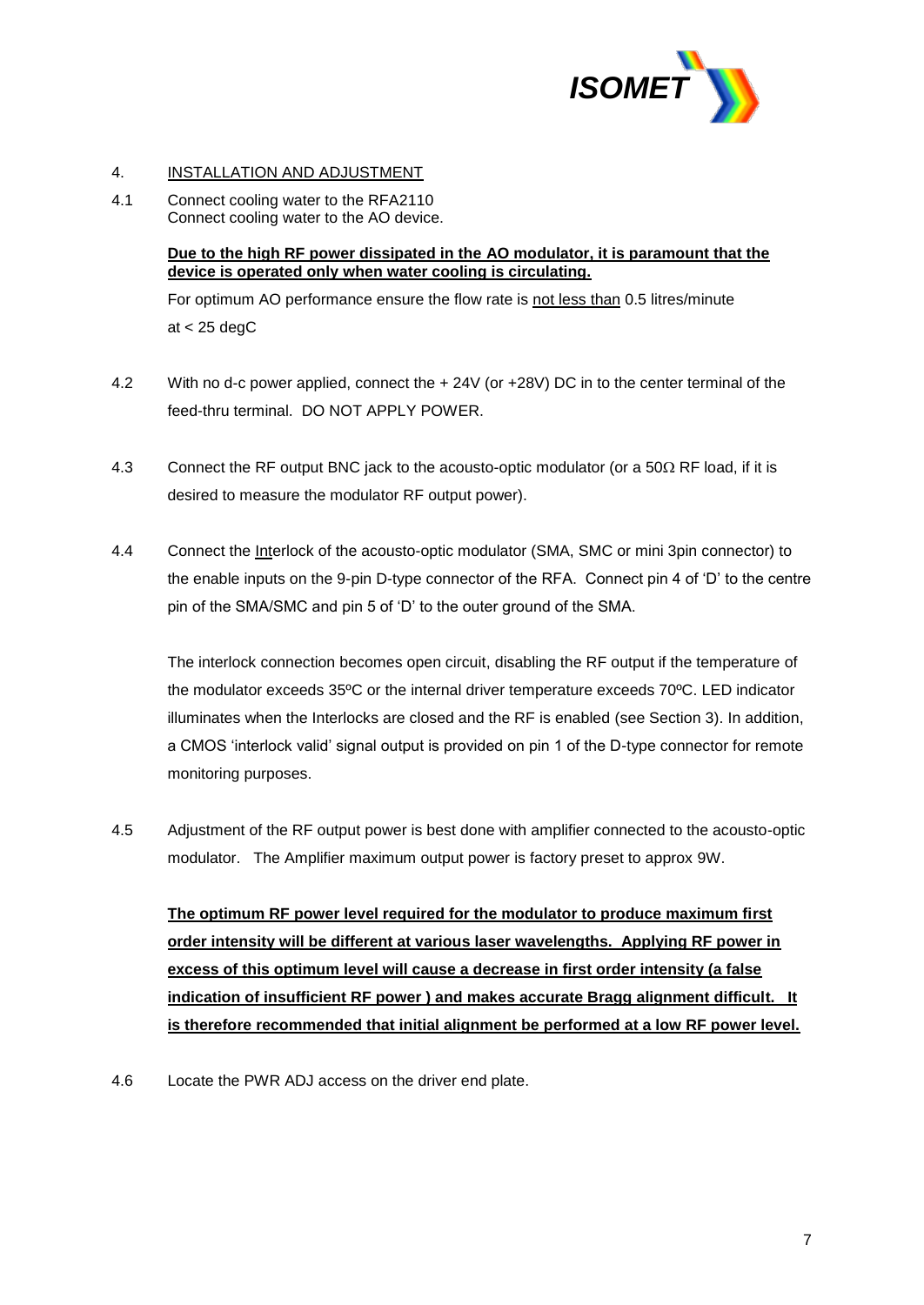

- 4.7 With an insulated alignment tool or screwdriver rotate the PWR ADJ potentiometer fully anticlockwise (CCW) , then clockwise (CW) approx 1/4 turn.
- 4.8 Apply DC to the amplifier.
- 4.9 Apply a 10.0V constant signal to the Analog modulation input on the D-type connector. Connect pin 8 of 'D' to the signal and pin 9 of 'D' to the signal return.
- 4.10 Apply a constant TTL high level to the digital Gate input on the D-type connector. Connect pin 6 of the 'D' to the signal and pin 7 of the 'D' to the signal return.

Input the laser beam toward the centre of either aperture of the AOM. Ensure the polarization is vertical with respect to the base and the beam height does not exceed the active aperture height of the AOM.

Start with the laser beam normal to the input optical face of the AOM and very slowly rotate the AOM (either direction). See Figure 4 below for one possible configuration.

- 4.11 Observe the diffracted first-order output from the acousto-optic modulator and the undeflected zeroth order beam. Adjust the Bragg angle (rotate the modulator) to maximise first order beam intensity.
- 4.12 After Bragg angle has been optimized, slowly increase the RF power (rotate PWR ADJ CW) until maximum first order intensity is obtained.
- 4.13 The driver is now ready for use for modulation using both the digital and the analog inputs.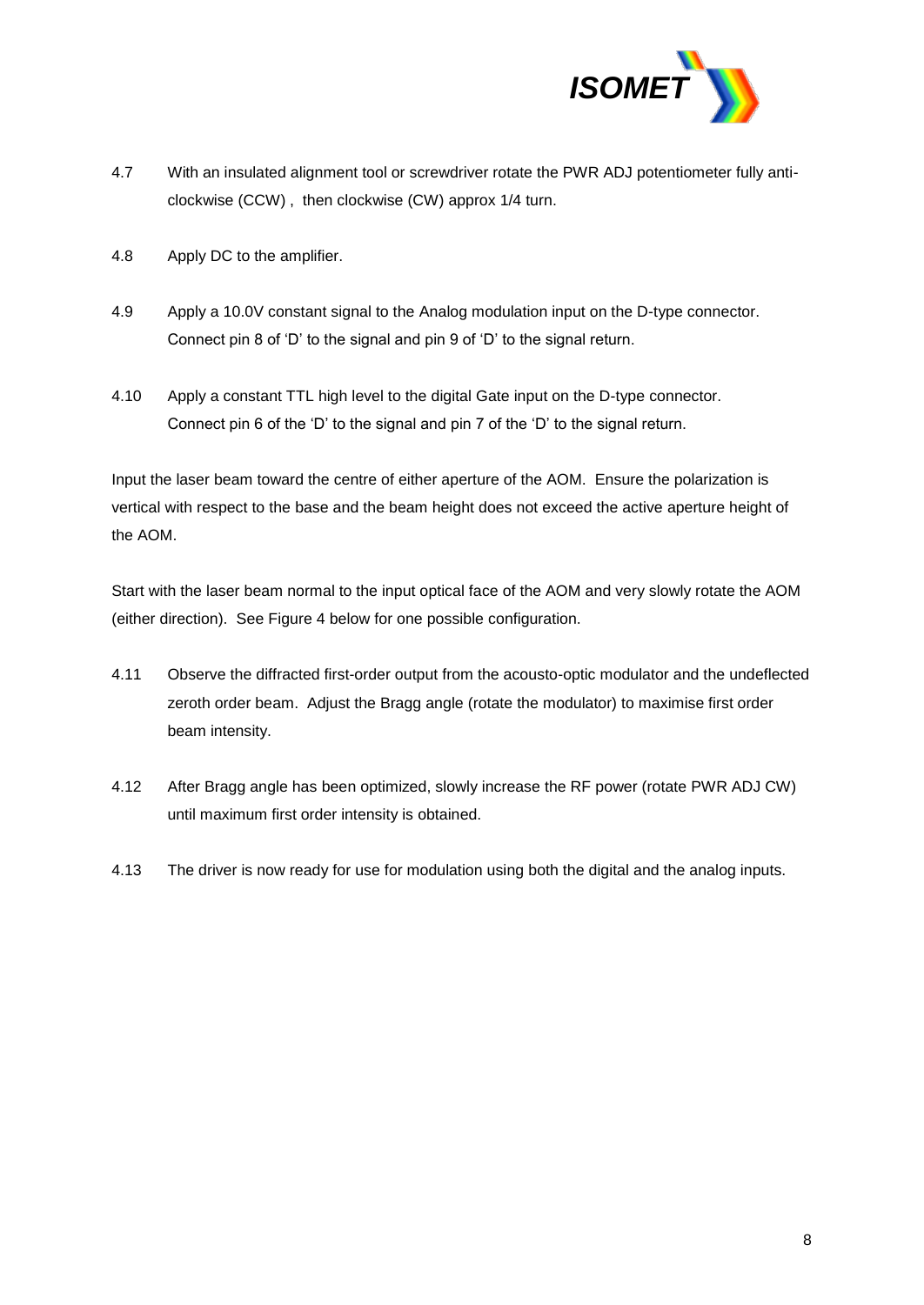

#### 5. MAINTENANCE

#### 5.1 Cleaning

It is of utmost importance that the optical apertures of the deflector optical head be kept clean and free of contamination. When the device is not in use, the apertures may be protected by a covering of masking tape. When in use, frequently clean the apertures with a pressurized jet of filtered, dry air.

It will probably be necessary in time to wipe the coated window surfaces of atmospherically deposited films. Although the coatings are hard and durable, care must be taken to avoid gouging of the surface and leaving residues. It is suggested that the coatings be wiped with a soft ball of brushed (short fibres removed) cotton, slightly moistened with clean alcohol. Before the alcohol has had time to dry on the surface, wipe again with dry cotton in a smooth, continuous stroke. Examine the surface for residue and, if necessary, repeat the cleaning.

### 5.2 Troubleshooting

No troubleshooting procedures are proposed other than a check of alignment and operating procedure. If difficulties arise, take note of the symptoms and contact the manufacturer.

#### 5.3 Repairs

In the event of deflector malfunction, discontinue operation and immediately contact the manufacturer or his representative. Due to the high sensitive of tuning procedures and the possible damage which may result, no user repairs are allowed. Evidence that an attempt has been made to open the optical head will void the manufacturer's warranty.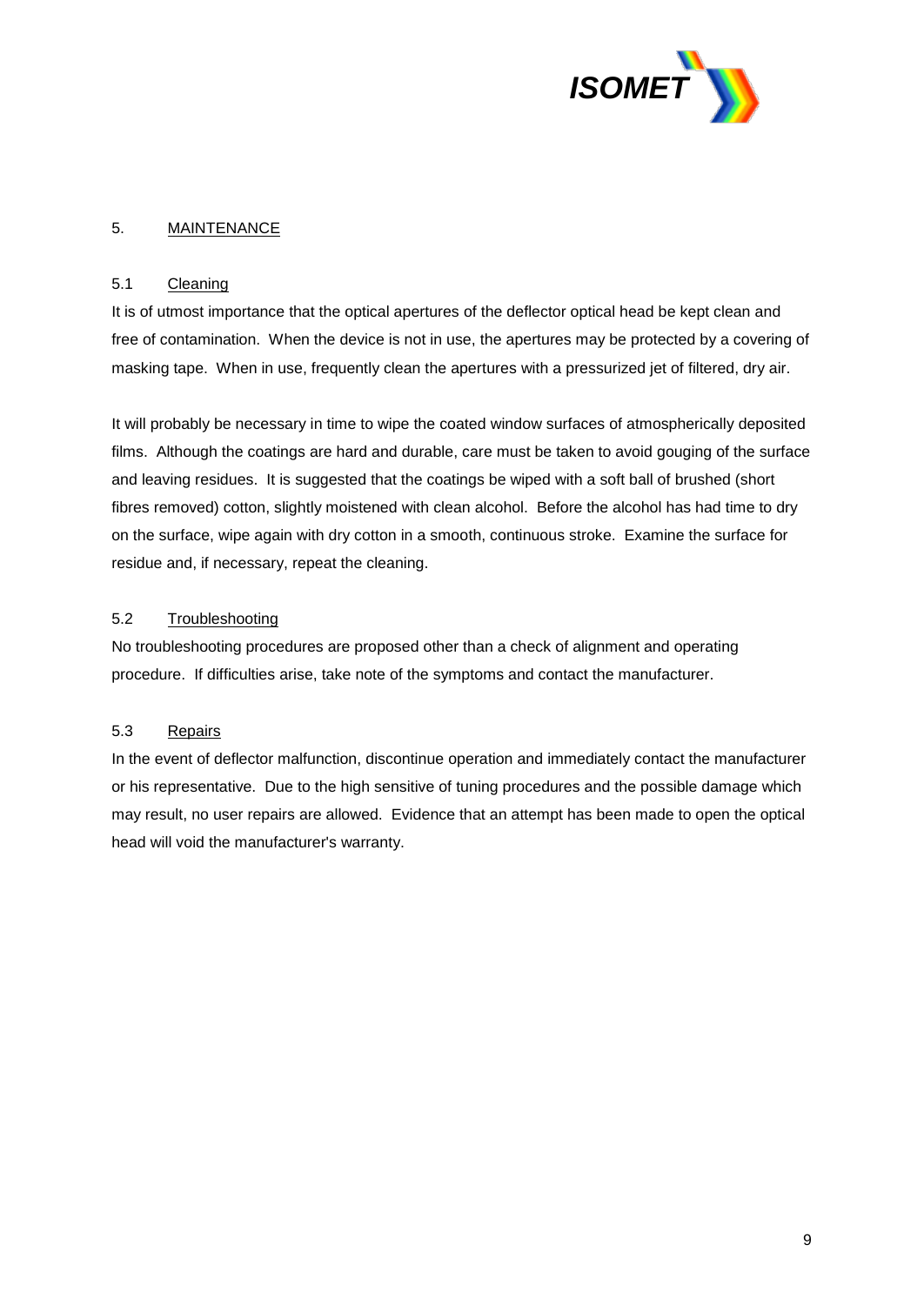

## **Connection Summary**

| 1.0 | 'D' Type Control Connection                                                                          |             |                              |  |  |  |
|-----|------------------------------------------------------------------------------------------------------|-------------|------------------------------|--|--|--|
|     | Signal                                                                                               | <b>Type</b> | Pin out connection           |  |  |  |
|     | Digital Modulation / GATE<br>TTL high $(>1.7V) = ON$<br>TTL low $(0.8V)$<br>or no connection $=$ Off | Input       | Signal pin 6<br>Return pin 7 |  |  |  |
|     | Analogue Modulation<br>$0.0V$ (off) to $10.0V$ (on)                                                  | Input       | Signal pin 8<br>Return pin 9 |  |  |  |
|     | <b>Interlock</b><br>(connect to AO<br>modulator 'INT')                                               | Input       | Signal pin 4<br>Return pin 5 |  |  |  |
|     | 'Interlock Valid' monitor<br>(CMOS compatible<br>$-15V = OK$                                         | Output      | Signal pin 1<br>Return pin 2 |  |  |  |

Minimum Connections shown below:

(Note: AOM thermal interlock connector type is model dependent)



(OK = connected contacts 1-2)

#### Notes:

**Both Digital GATE and Analog Modulation signals need to be applied.** The interlock signal must be connected. Contacts closed for normal operation.

2.0 Mounting Holes

4 x M5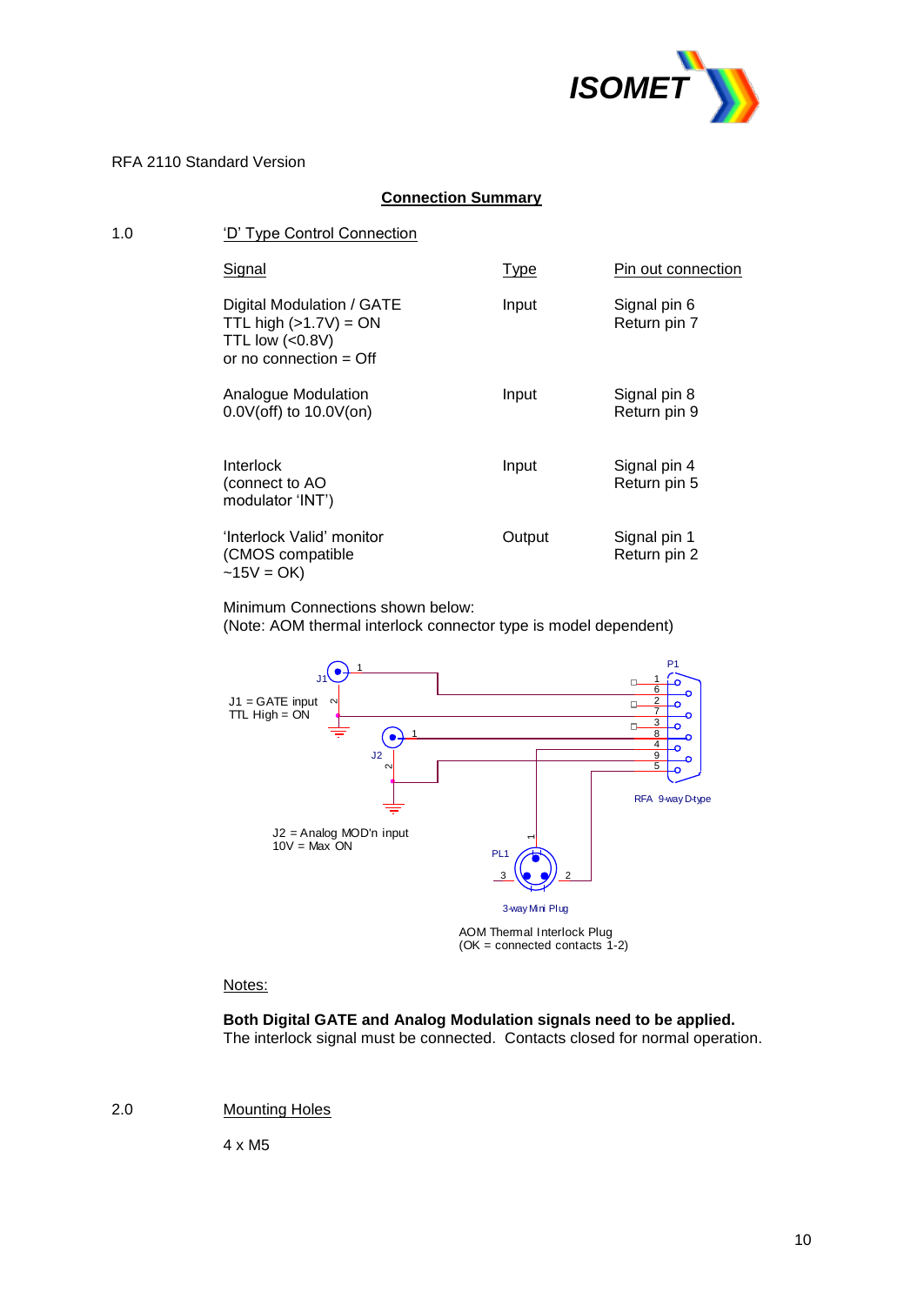



Figure 1: Driver Installation



Figure 2: Driver Block Diagram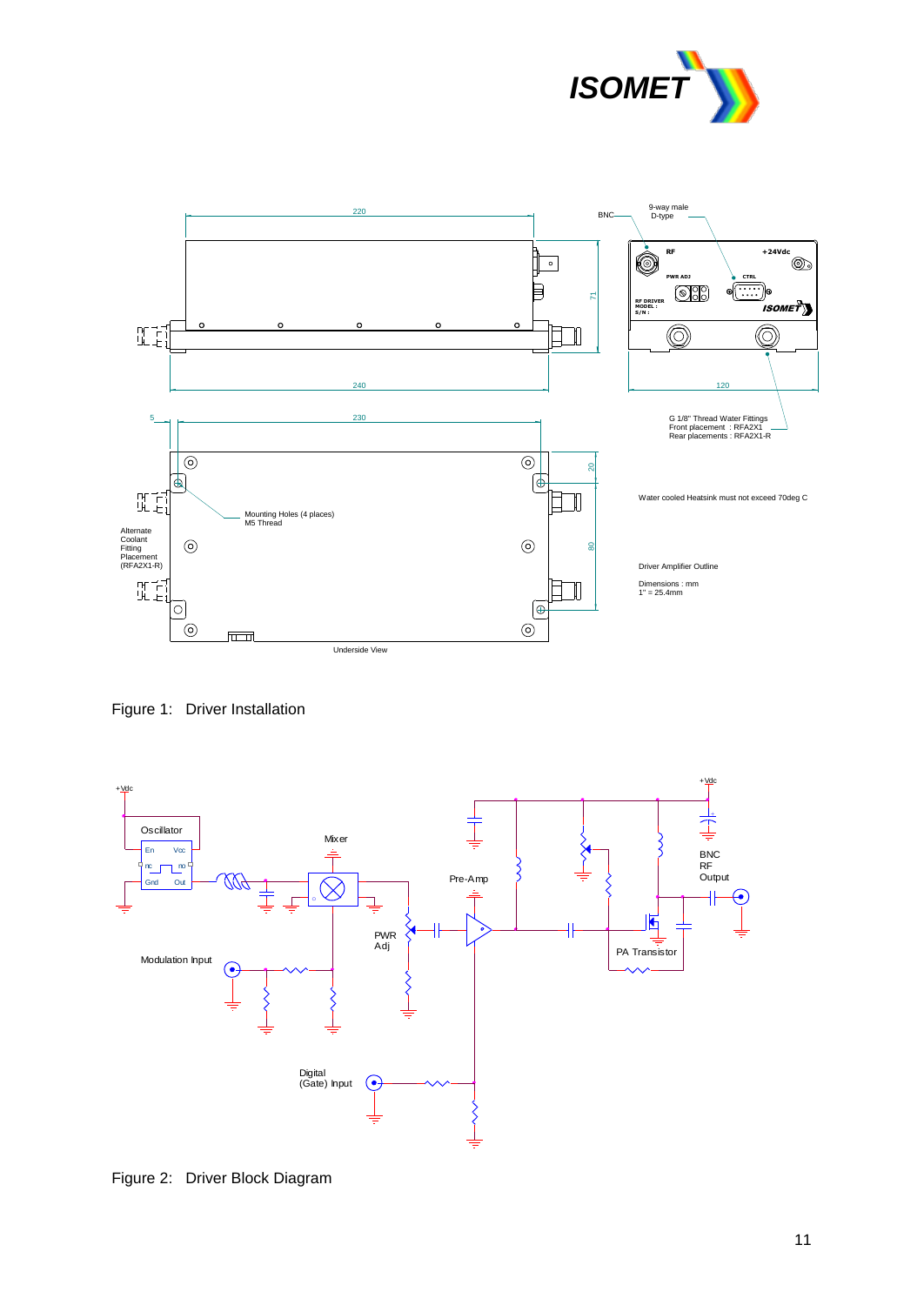



RF Carrier



Modulation Signal Input



Amplitude Modulated RF Output

Typical analog modulation RF waveforms are shown above.

For the RFA2110 and similar drivers, the modulation input is a combination of analog and digital control as illustrated below.



Figure 3: Typical Analog Modulation RF Waveforms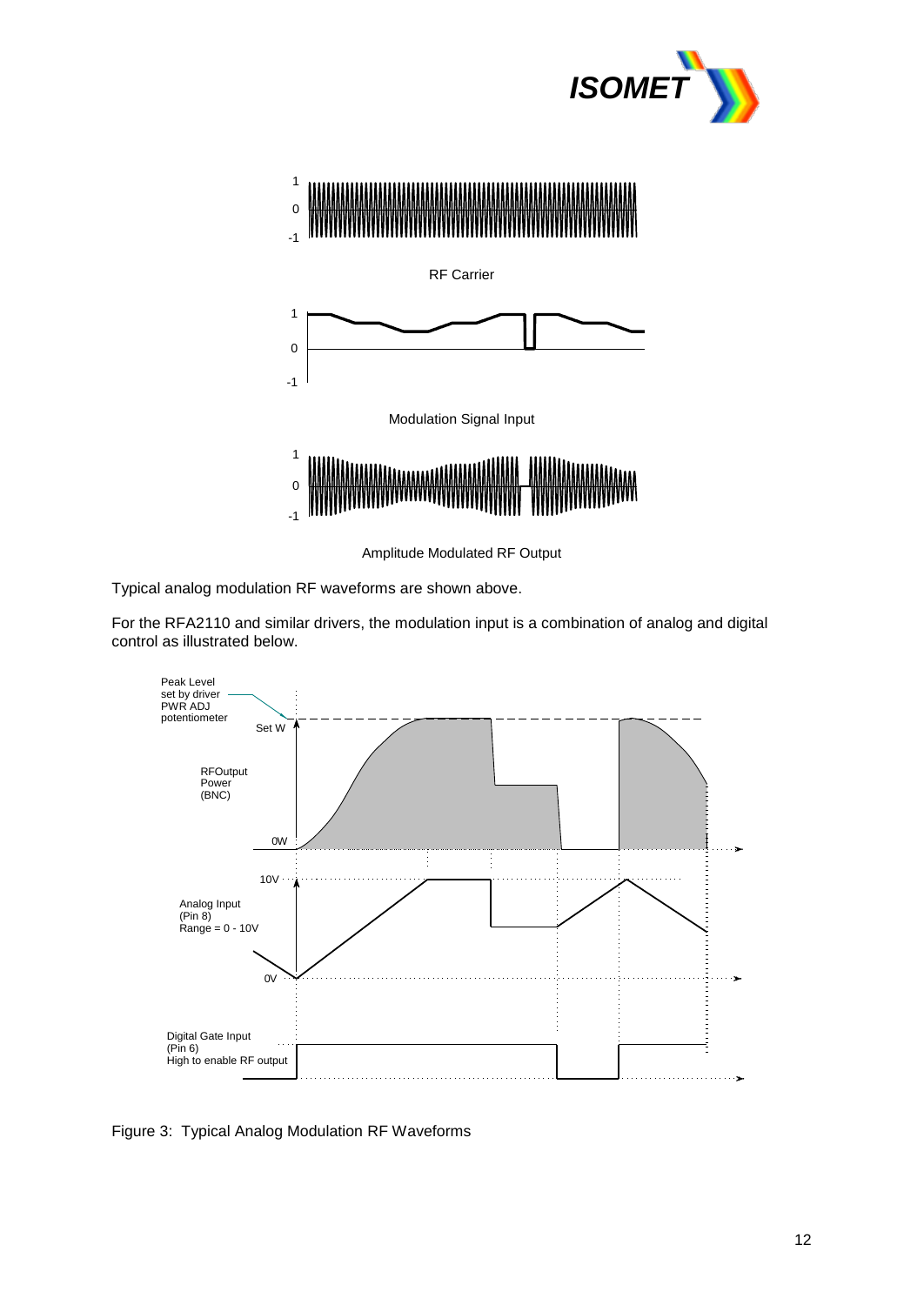



## Figure 4: Typical Connection Configuration

#### **Orientation options**